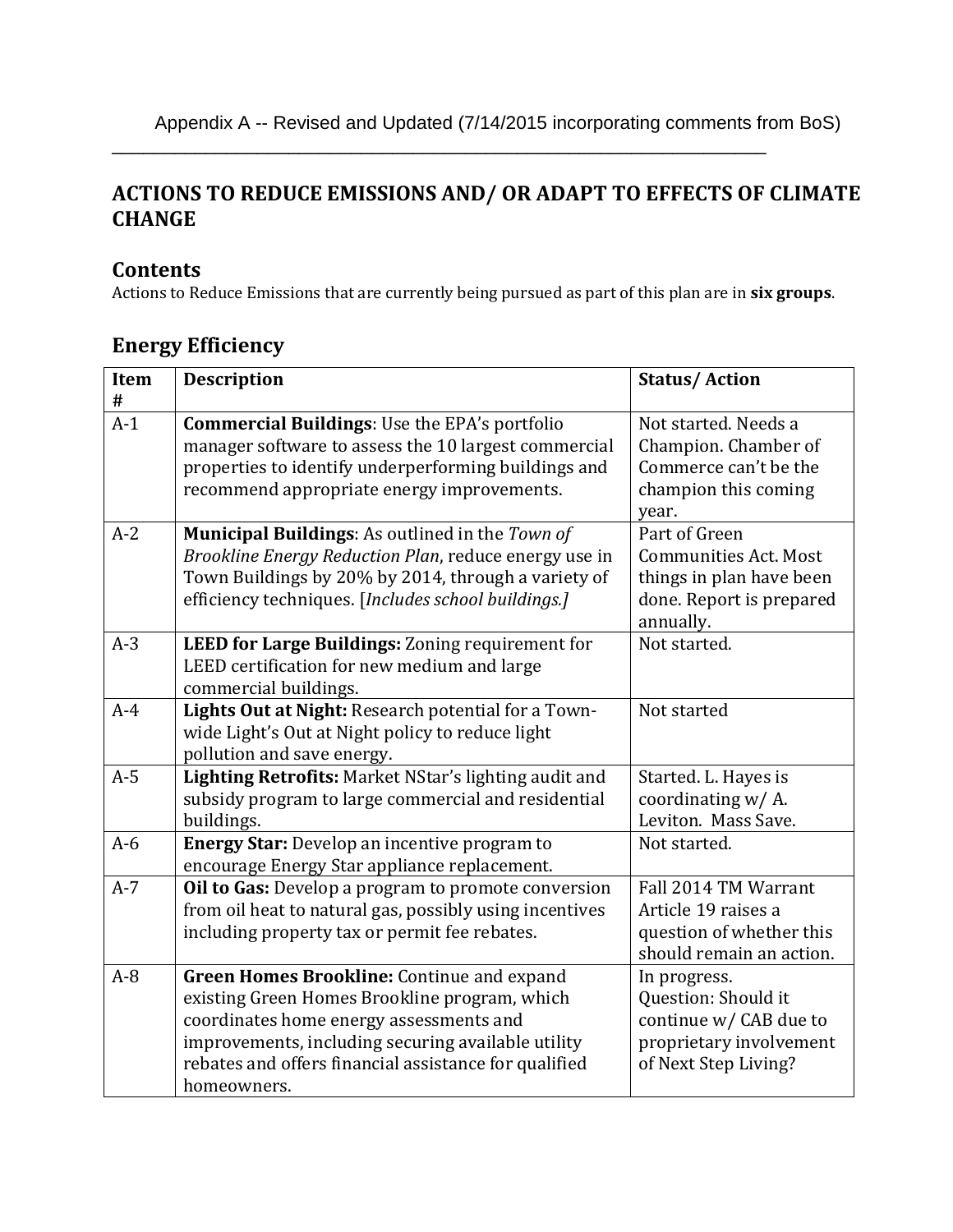| $A-9$  | <b>Cool Flat Roofs:</b> Voluntary program, incentives, or<br>zoning requirement for green, white, or solar PV flat<br>roofs on commercial and residential buildings.                     | Focus shifted to Solarize<br>Brookline after it was<br>learned that PVs on roofs<br>had the greatest impact<br>on GHG reduction.   |
|--------|------------------------------------------------------------------------------------------------------------------------------------------------------------------------------------------|------------------------------------------------------------------------------------------------------------------------------------|
| $A-10$ | School Coordinators: Identify an individual at each<br>school to promote energy saving changes to day-to-<br>day activities.                                                             | K. Scanlon is active in<br>Lawrence School through<br>Mothers Out Front. Her<br>efforts should be<br>extended to other<br>schools. |
| $A-11$ | <b>Business Campaign:</b> Develop an outreach and<br>incentive program to promote energy efficient<br>business practices, possibly including a sustainable<br>business award program.    | Not started. Should be<br>pursued in the future.                                                                                   |
| $A-12$ | LED Street Lights: Replace existing streetlights with<br>energy efficient LED lighting. Two test areas for LED<br>streetlights have been installed by the Department of<br>Public Works. | In progress. Completely<br>funded.                                                                                                 |
| $A-13$ | Residential Loans: Develop a revolving, low or no<br>interest loan program to offer financing options to<br>Brookline residents for energy efficiency or renewable<br>energy facilities. | Some banks are already<br>doing this. It was<br>suggested to remove this<br>action from list.                                      |
| $A-14$ | <b>Public Housing Weatherization: Continue energy</b><br>efficiency upgrades to Public Housing.                                                                                          | Not happening on a grand<br>scheme. Discuss with<br>Patrick Dober, head of<br>Housing Authority.                                   |

## **Renewable Energy**

| Item<br># | <b>Description</b>                                                                                                                                                                                                                            | <b>Status/Action</b>                                                                                 |
|-----------|-----------------------------------------------------------------------------------------------------------------------------------------------------------------------------------------------------------------------------------------------|------------------------------------------------------------------------------------------------------|
| $A-15$    | <b>Geothermal Task Force: Establish Task Force</b><br>responsible for researching engineering, science, costs,<br>financing and contractor availability of geothermal<br>energy and publicize findings.                                       |                                                                                                      |
| $A-16$    | <b>Green Electricity: Continue CAB's NStar Green</b><br>promotion and research other green energy<br>generators.                                                                                                                              | Mother's Out Front and<br><b>CAB</b> program for Mass<br>Energy. This should be<br>promoted further. |
| $A-17$    | <b>Residential Solar: Participate in Solarize</b><br>Massachusetts, which markets, coordinates and<br>provides bulk purchasing of solar panels. Research<br>potential for revolving loan fund or property assessed<br>clean energy financing. | Phase 1 Complete                                                                                     |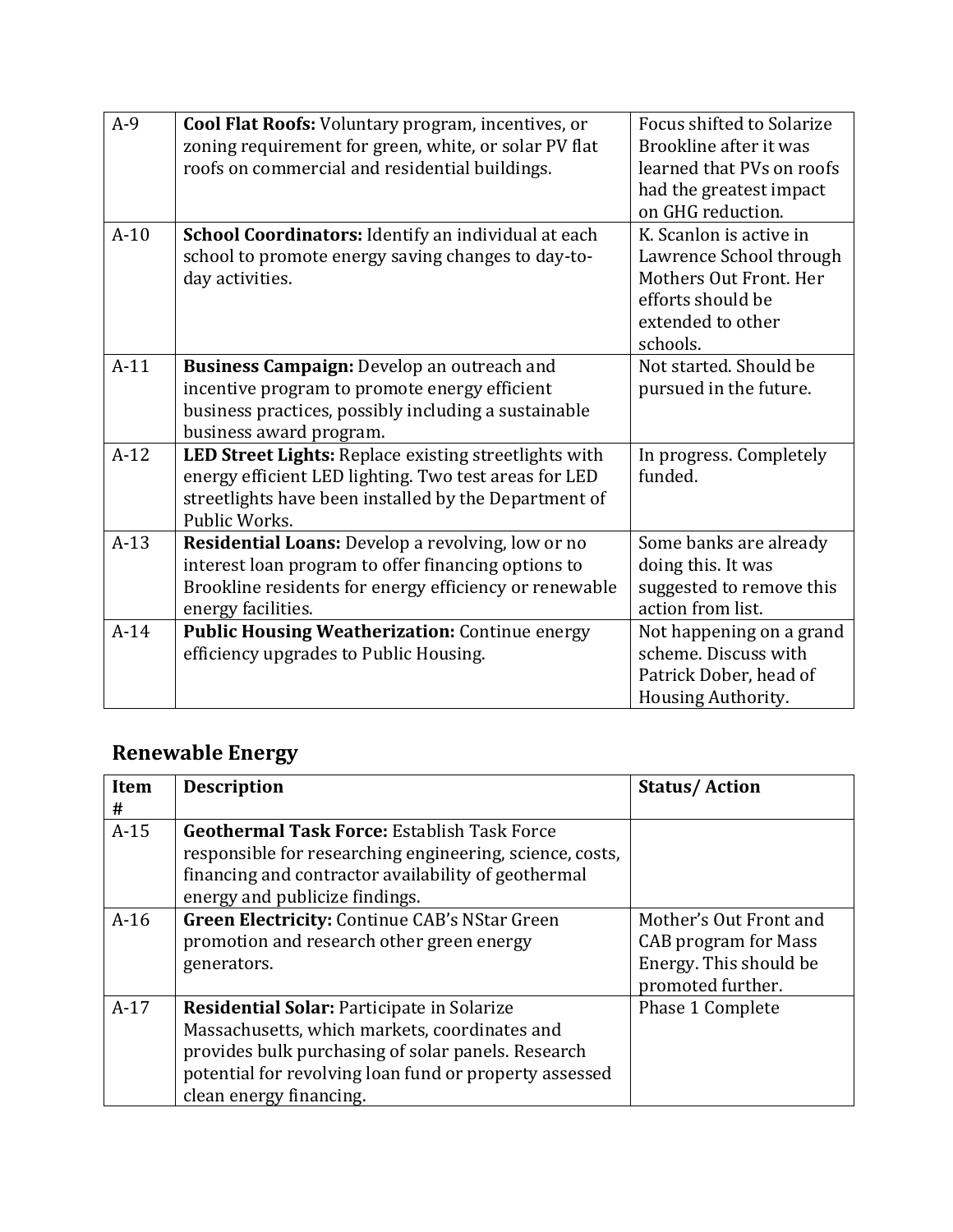| $A-18$ | <b>Solar Farm:</b> Develop a ground solar farm on the<br>Town-owned Single Tree Hill parcel.                                                                                                                                                                                       | In progress. Spring 2015<br>TM Warrant Article 15<br>expanded zoning overlay<br>to include portion of<br><b>Transfer Station</b><br>property. |
|--------|------------------------------------------------------------------------------------------------------------------------------------------------------------------------------------------------------------------------------------------------------------------------------------|-----------------------------------------------------------------------------------------------------------------------------------------------|
| $A-19$ | <b>Municipal Roofs:</b> Establish policy that all municipal<br>roof replacements will include structural and electrical<br>components to permit future solar panel installations<br>and require panel installation by 2020.                                                        | Complete. Panel<br>installation not required.                                                                                                 |
| $A-20$ | <b>Zoning Incentives:</b> Amend Zoning By-law to include<br>incentives for provision of residential and commercial<br>renewable energy facilities.                                                                                                                                 |                                                                                                                                               |
| TBD    | <b>Community Shared Solar: Establish a working group</b><br>and develop a Community Shared Solar (CSS) project<br>for Brookline residents and businesses based upon<br>one of the two CSS models developed by the<br><b>Massachusetts Department of Energy Resources</b><br>DOER). | Approved by CAC on<br>12/15/2014. Action<br>underway led by W. Lohe<br>& D. Lescohier.                                                        |

# **Urban Form and Mobility**

| Item $#$ | <b>Description</b>                                       | <b>Status/Action</b>      |
|----------|----------------------------------------------------------|---------------------------|
| $A-21$   | <b>Bicycle Sharing:</b> Brookline is joining the Hubway  | Ongoing. Hubway           |
|          | regional bike sharing network summer 2012. The           | <b>Advisory Committee</b> |
|          | network provides bikes for one-way rental for short      | appointed by Selectmen.   |
|          | trips throughout the system.                             |                           |
| $A-22$   | <b>Bicycle Routes:</b> Continue implementing the Bicycle |                           |
|          | Network Plan, developed by the Bicycle Advisory          |                           |
|          | Committee.                                               |                           |
| $A-23$   | Bicycle Parking: Amend Zoning By-law to require          |                           |
|          | well designed bicycle parking spaces at the rate of one  |                           |
|          | space for every two multi-family dwelling units and      |                           |
|          | one space for every ten automobile parking spaces for    |                           |
|          | commercial buildings.                                    |                           |
| $A-24$   | Zoning Parking Requirements: Amend Zoning By-            |                           |
|          | law to reduce minimum parking requirements for           |                           |
|          | residential and commercial properties within .5 miles    |                           |
|          | of MBTA Green Line.                                      |                           |
| $A-25$   | Moved to Climate Change Adaptation.                      |                           |
| $A-26$   | Taxi Fuel Efficiency: Encourage taxi vehicles put into   | <b>Staff Committee of</b> |
|          | service in Brookline to be new vehicles that are on an   | Transportation            |
|          | approved list. The list will identify those makes and    | Department working on     |
|          | models that are more fuel-efficient and offer other      | this. Transportation      |
|          | customer-friendly features.                              | Board is responsible for  |
|          |                                                          | taxi regulations.         |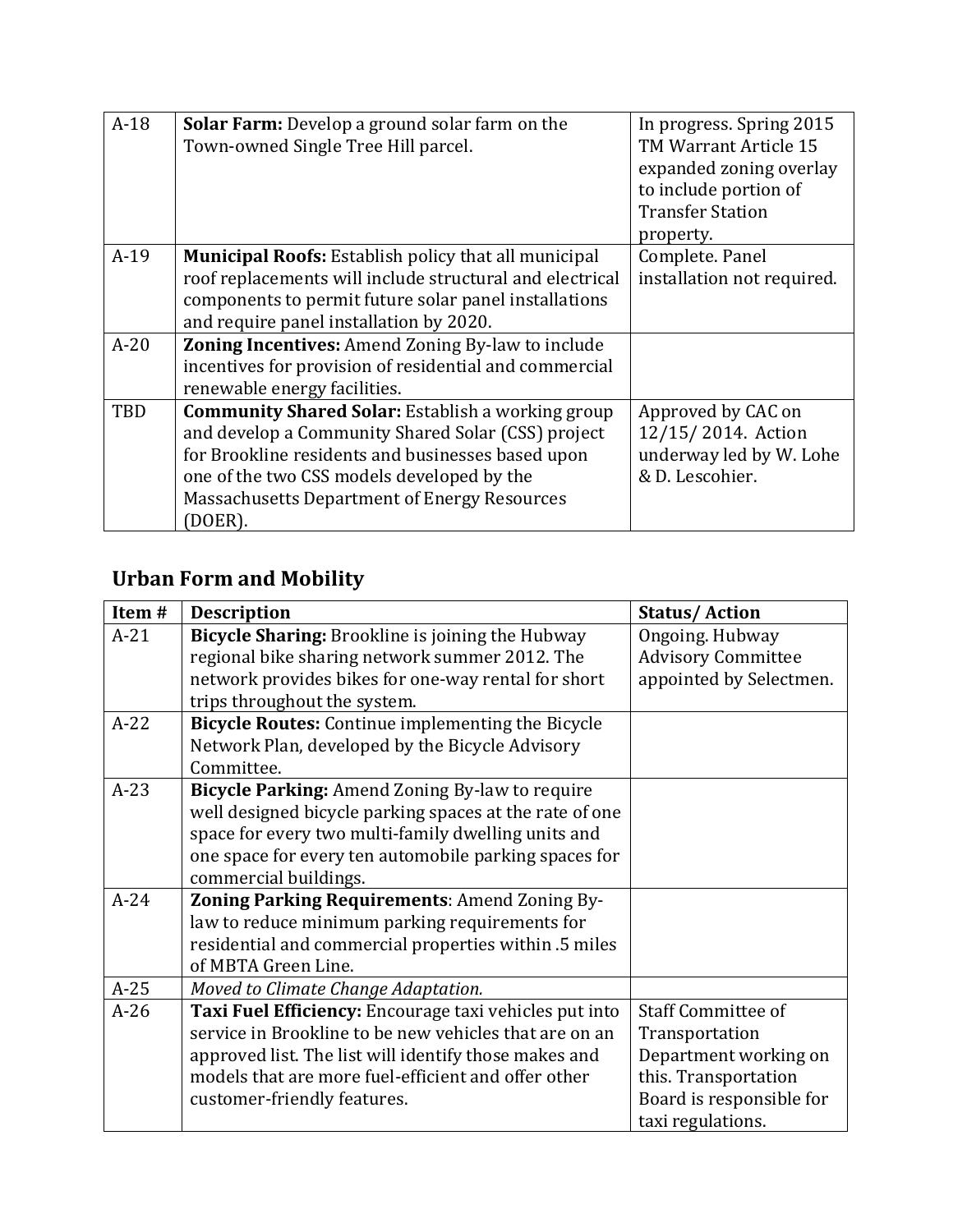| $A-27$ | Idling: Promote systematic enforcement of M.G.L. 90  |                            |
|--------|------------------------------------------------------|----------------------------|
|        | Section 16A, 310 CMR 7.11 which limits the maximum   |                            |
|        | engine idling time to five minutes (except for       |                            |
|        | emergency and some public safety vehicles).          |                            |
| $A-28$ | Trip Reduction: Through a collaborative effort       | <b>Transit Demand</b>      |
|        | between the Transportation Administrator and the     | Management is being        |
|        | Department of Planning and Community                 | used, e.g. Brookline       |
|        | Development, publicize and promote employer          | Place Development.         |
|        | participation in the NuRides on-line ride share      | Consultant hired by        |
|        | matching and corporate T pass programs.              | Town for TDM policy.       |
| $A-29$ | Moved to Climate Change Adaptation.                  |                            |
| $A-30$ | Moved to Climate Change Adaptation.                  |                            |
| $A-31$ | Pedestrian Advisory Committee: Create a              | <b>Complete Streets</b>    |
|        | Pedestrian Advisory Committee to advise Town and     | Committee has been         |
|        | other Boards and Commissions on design and policy    | formed and will cover      |
|        | matters of import to pedestrians. The Committee      | this subject.              |
|        | would be a sub-committee of the Transportation       |                            |
|        | Board.                                               |                            |
| $A-32$ | Transit Oriented Development: Amend Zoning By-       |                            |
|        | law to promote mixed-use, dense development near     |                            |
|        | transit. Possible TOD amendments include reduced     |                            |
|        | parking requirements, increased density and          |                            |
|        | incentives for mixed-use.                            |                            |
| $A-33$ | Diesel Emissions: Reduce diesel emissions, including | Committee met on this.     |
|        | retrofitting town vehicles that use diesel fuel.     | Plan is in place. P. Maher |
|        |                                                      | to follow up.              |

## **Consumption and Solid Waste**

| Item # | <b>Description</b>                                         | <b>Status/Action</b>             |
|--------|------------------------------------------------------------|----------------------------------|
| $A-34$ | Pay as You Throw: Implement some form of pay as            | DPW going forward $w/$           |
|        | you throw solid waste collection with the renewed FY       | proposal for 2016.               |
|        | 2014 solid waste contract.                                 |                                  |
| $A-35$ | <b>Buy Local:</b> Create and implement a buy local program | <b>Brookline Local First has</b> |
|        | that promotes local businesses selling locally             | been formed by private           |
|        | produced goods. Documentation of the environmental         | business interests.              |
|        | benefits of local buying would be developed and            |                                  |
|        | distributed.                                               |                                  |
| $A-36$ | Meatless Diet Days: Implement a town-wide                  |                                  |
|        | education campaign on the health and environmental         |                                  |
|        | benefits of eating less meat, with the goal of reducing    |                                  |
|        | the amount of meat consumed in Brookline.                  |                                  |
|        | <b>Commercial Recycling: Require businesses to</b>         | Adopted by CAC in 2013.          |
|        | separate recyclable items from trash, as is currently      | <b>Warrant Article 10</b>        |
|        | required for residences.                                   | passed at Fall 2014              |
|        |                                                            | Town Meeting.                    |